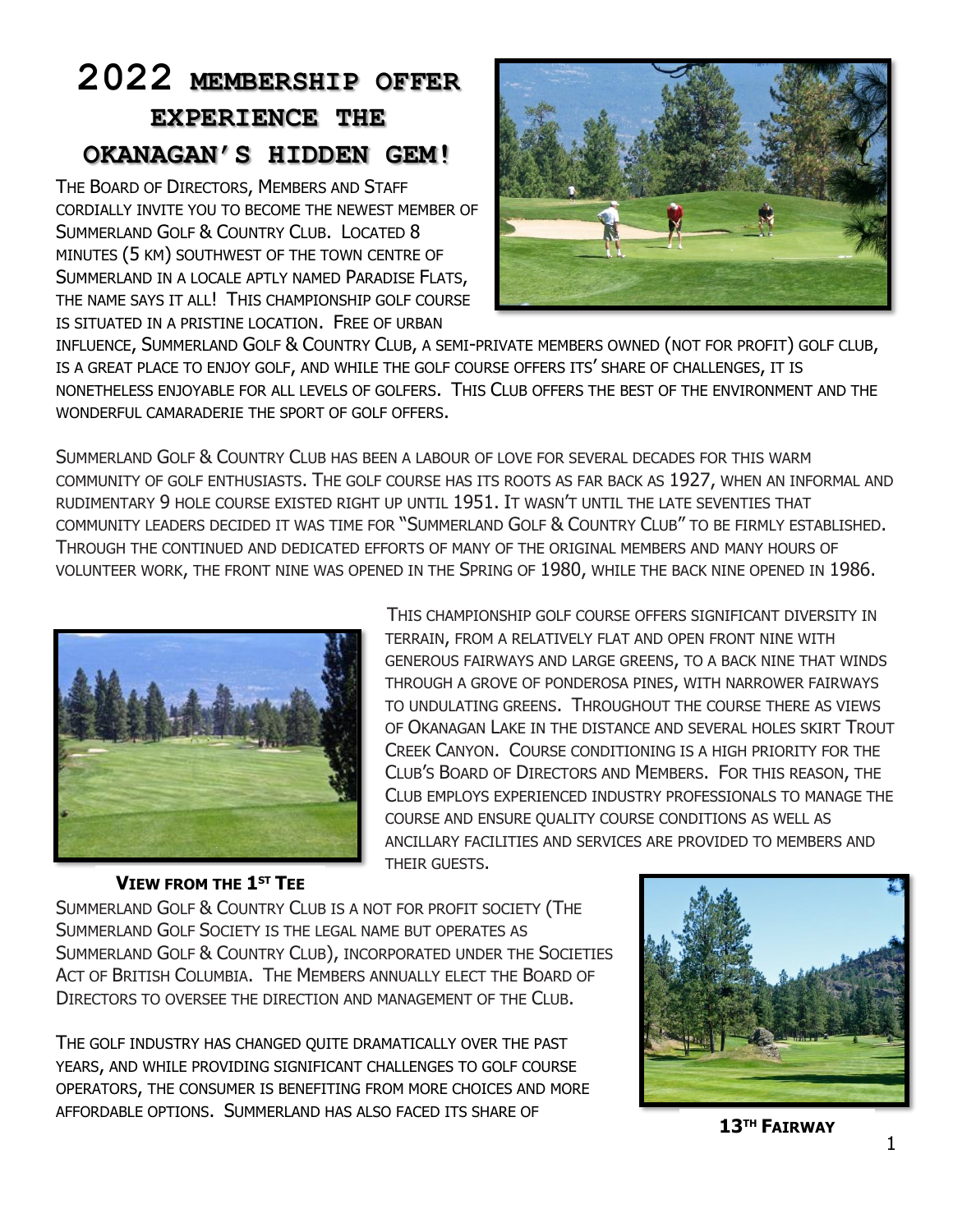CHALLENGES AND IS FOCUSED MORE THAN EVER ON REBUILDING ITS MEMBERSHIP BASE. MEMBERSHIP DOES HAVE ITS PRIVILEGES AND WE INVITE YOU TO REVIEW OUR MEMBERSHIP OPTIONS AND MOST IMPORTANTLY TO EXPERIENCE OUR GOLF COURSE AND SERVICES. THE BRITISH COLUMBIA GOLF ASSOCIATION HAS CHOSEN SUMMERLAND TO HOST MANY OF ITS PROVINCIAL CHAMPIONSHIPS, INCLUDING THE 2021 WOMEN'S AMATEUR , A TESTAMENT TO THE QUALITY OF THE LAYOUT AND CONDITIONING OF THE GOLF COURSE.

THE CLUB OFFERS A VARIETY OF PROGRAMS THAT PROVIDE AMPLE OPPORTUNITY TO ENGAGE IN FRIENDLY COMPETITION WITH THE PRIMARY GOAL BEING TO PROMOTE CAMARADERIE AMONGST THE MEMBERSHIP.

## **WHY BE A MEMBER**

THIS IS A QUESTION OFTEN ASKED, AND IT COMES DOWN TO THE WANTS AND NEEDS OF A GOLFER. FIRSTLY, IF YOU ARE A FREQUENT GOLFER, MEMBERSHIP OFFERS THE MOST AFFORDABLE METHOD TO PLAY FREQUENT GOLF. SOME OF THE ADDITIONAL BENEFITS INCLUDE:

- ADVANCE AND ONLINE TEE TIME BOOKING PRIVILEGES
- AN ARRAY OF PROGRAMS (LADIES DAY, MEN'S NIGHT, SENIOR'S LEAGUE) AS WELL AS MANY SPECIAL EVENTS
- **ALL MEMBERSHIPS INCLUDE DRIVING RANGE MEMBERSHIP**
- GOLF CANADA MEMBERSHIP INCLUDING SCORE HANDICAPPING SERVICE (ADDITIONAL FEE FOR NON-RESIDENT, SPECIAL LEAVE, & MEDICAL MEMBERSHIPS)
- DISCOUNT ON GREEN FEES FOR YOUR GUESTS
- PREFERRED RATES AT OTHER OKANAGAN GOLF COURSES
- ACCESS TO ADDITIONAL SERVICES INCLUDE CLUB STORAGE, LOCKER RENTAL, AND DISCOUNTS POWER CART RENTALS
- THE CLUB IS PLEASED TO PROVIDE A FLEET OF EZGO ELECTRIC POWER CARTS, COMPLETE WITH COOLERS AND RAIN COVERS; AS WELL AS THREE WHEEL PUSH CARTS.
- CPGA GOLF STAFF OFFER IMPROVEMENT CLINICS AS WELL AS PRIVATE LESSONS SO THAT YOU CAN ENJOY YOUR GOLF GAME TO THE FULLEST
- VOTING PRIVILEGES AT THE CLUB'S ANNUAL GENERAL MEETING (LIMITED TO ADULT FULL PLAY MEMBERS).

### **GROWING THE GAME**

SUMMERLAND GOLF & COUNTRY CLUB IS DEDICATED TO GROWING THE GAME OF GOLF AND HAS REFLECTED THIS DEDICATION BY OFFERING SNAG (START NEW AT GOLF) MEMBERSHIP OPTION & OUR VERY AFFORDABLE INTERMEDIATE MEMBERSHIPS FOR YOUNG ADULTS.

OUR PROFESSIONAL STAFF IS ALSO DEDICATED TO HELPING NEW GOLFERS AND GOLF ENTHUSIASTS IN LEARNING/IMPROVING THE GAME. THE CLUB OFFERS A VARIETY OF ADULT LEARN TO PLAY CLINICS DURING THE YEAR AS WELL A FULL ARRAY OF CLINICS AS WELL AS PRIVATE, SEMI-PRIVATE AND LESSONS.

SUMMERLAND'S **JUNIOR PROGRAM** IS AMONG THE BEST AVAILABLE, AND WAS PREVIOUSLY AWARDED "JUNIOR LEADER OF THE YEAR" BY THE BRITISH COLUMBIA PROFESSIONAL GOLFERS' ASSOCIATION. THE PROGRAM OFFERS SPRING MONDAY COACHING SESSIONS FROM 4:00 TO 5:00 P.M. FOLLOWED BY AN OPTIONAL 9 HOLES OF GOLF.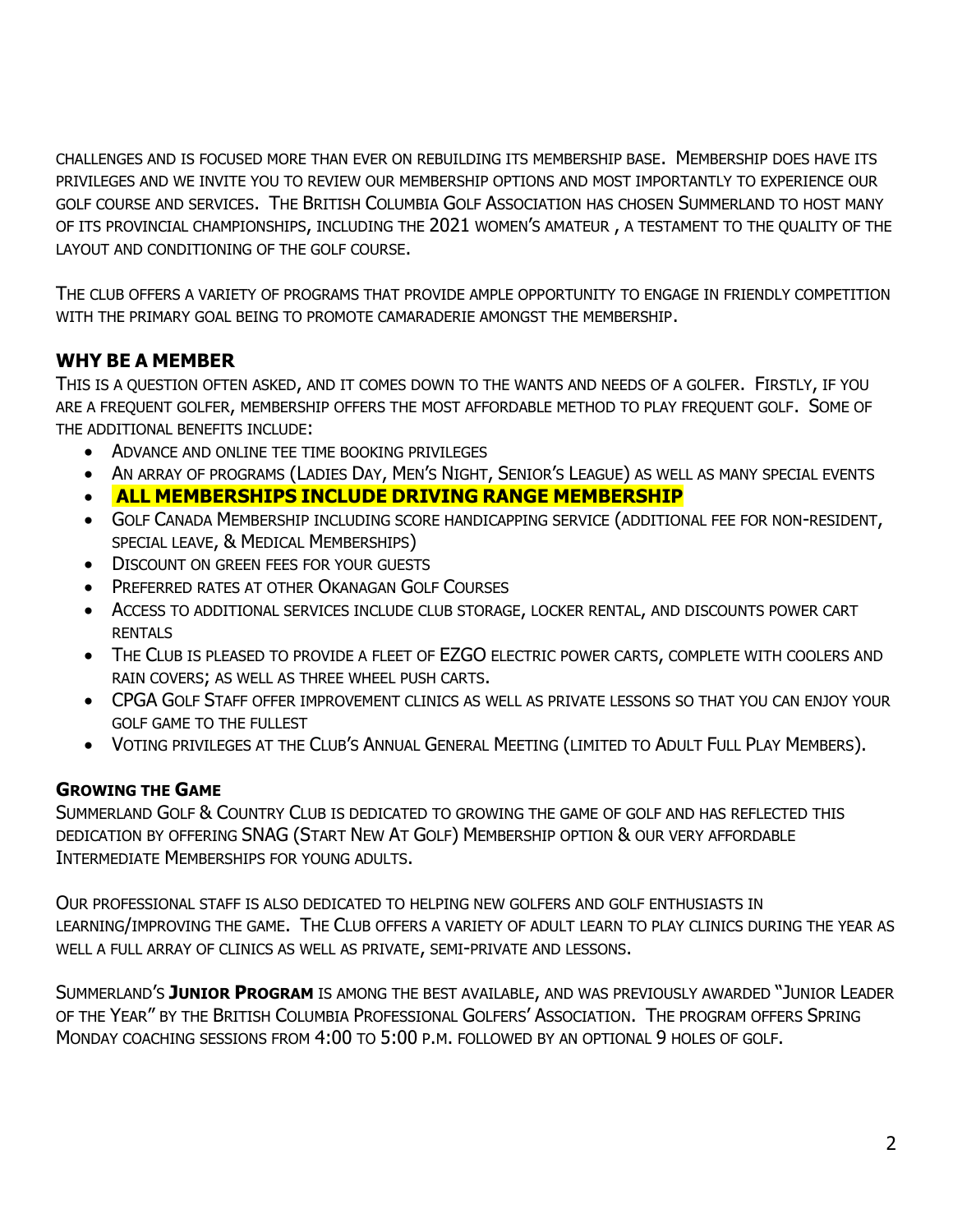## **MEMBERSHIP CATEGORIES**

**IN ORDER TO MAKE GOLF AS APPEALING TO AS MANY TYPES OF GOLFERS AS POSSIBLE, SUMMERLAND GOLF & COUNTRY CLUB IS PLEASED TO OFFER QUITE AN ARRAY OF MEMBERSHIP OPPORTUNITIES INCLUDING THE FOLLOWING:**

- **ADULT FULL PLAY**
- **CORPORATE 50**
- **LIMITED PLAY (AFTER 1:30 P.M.)**
- **NINE HOLE MEMBERSHIP**
- **INTERMEDIATE I (19-26 YEARS)**
- **INTERMEDIATE II (27 – 34 YEARS)**
- **NON-RESIDENT**
- **SNAG (START NEW AT GOLF INTRODUCTORY MEMBERSHIP WITH PLAY AFTER 3PM)**
- **JUNIOR-JUNIOR (9 – 11 YEARS)**
- **JUNIOR (12 – 18 YEARS)**

**THERE IS ALSO A SPECIAL LEAVE AND MEDICAL CATEGORY, PROVIDING DUES RELIEF IF YOU ARE UNABLE TO PLAY DUE TO A MEDICAL CONDITION OR YOUR SITUATION PRECLUDES FROM BEING AN ACTIVE MEMBER.**

#### **ALL NEW MEMBERS\*\* FOR 2022 & BEYOND ARE SUBJECT TO A \$1000 INITIATION FEE THAT IS DEPOSITED TO THE CLUB CAPITAL REPLACEMENT FUND. PAYMENT OPTIONS AVAILABLE. \*\* NON-RESIDENT, INTERMEDIATE I, & JUNIOR MEMBERS EXEMPT \*\***

### **ALL MEMBERSHIPS INCLUDE ANNUAL DRIVING RANGE MEMBERSHIP**

#### **ADULT FULL PLAY MEMBERSHIP - \$2099 + \$104.95 G.S.T. = \$2203.95**

THIS CATEGORY IS DESIGNED FOR THE FREQUENT GOLFER AND ADULT MEMBERS ARE FULL VOTING MEMBERS OF THE SUMMERLAND GOLF SOCIETY. GOLFERS AGED 35 AND OLDER WILL ENJOY UNLIMITED GOLF IN RETURN FOR PAYMENT OF THE ANNUAL MEMBERSHIP FEE. EARLY PAYMENTS FOR MEMBERSHIP BY DECEMBER 18TH, 2021 BY CREDIT CARD WILL RECEIVE A \$75 F&B OR PRO SHOP GIFT CARD AT NO ADDITIONAL CHARGE. AN ADDITIONAL \$50 GIFT CARD (\$125 TOTAL) WILL BE GRANTED FOR PAYING BY OTHER THAN CREDIT CARD (CASH, CHEQUE, DEBIT CARD, ONLINE BANKING, OR E-TRANSFER). THERE IS ALSO A MONTHLY PAYMENT PLAN AVAILABLE BEGINNING IN JANUARY THROUGH AUGUST – ASK FOR DETAILS.

### **CORPORATE MEMBERSHIP: \$2500 + \$125 G.S.T = \$2625 (50 ROUNDS)**

FOR SOME TIME, GOLF HAS BEEN RECOGNIZED AS A TOOL TO FOSTER AND NURTURE CLIENT RELATIONSHIPS. IT HAS BEEN SAID THAT SOME THE BEST AND BIGGEST DEALS WERE CLOSED ON THE GOLF COURSE! SUMMERLAND IS PLEASED TO OFFER CORPORATE MEMBERSHIP AT A VARIETY OF LEVELS TO MEET YOUR NEEDS. THE FLEXIBILITY OF BEING ISSUED PASSES FOR THE ROUNDS OF GOLF, GIVES THE BUSINESS ENTITY THE OPPORTUNITY OF EITHER HOSTING GUESTS, UTILIZING THE PASSES FOR MANAGEMENT OR STAFF, OR PROVIDING THEM AS GIFTS OR INCENTIVES TO EXISTING OR POTENTIAL CUSTOMERS.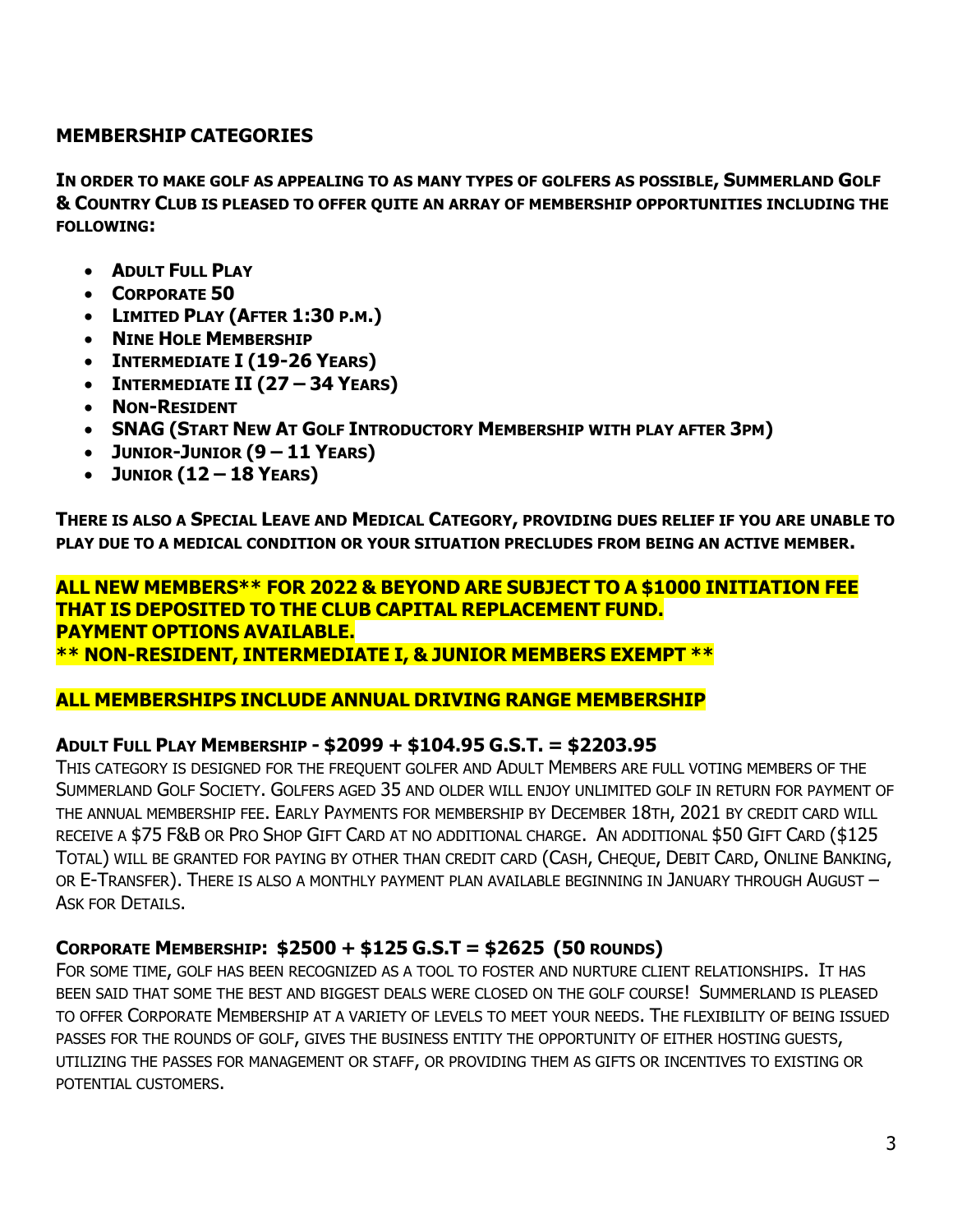## **INTERMEDIATE I & II ; INTERMEDIATE I: \$850 + \$42.50 G.S.T = \$892.50 INTERMEDIATE II: \$1095 + \$54.75 G.S.T. = \$1149.75**

SUMMERLAND APPRECIATES THAT GOLF CAN BE AN EXPENSIVE SPORT, ESPECIALLY WHEN YOUNG ADULTS ARE TRYING TO GET ESTABLISHED, WHETHER IT BE STILL ATTENDING SCHOOL, ESTABLISHING A CAREER, RAISING A FAMILY OR ANY COMBINATION OF THE ABOVE. TO SHOW OUR CLUB'S COMMITMENT TO COMMUNITY, WE ARE PLEASED TO OFFER THESE GRADUATING DUES CATEGORIES TO OUR YOUNG ADULTS. THESE YOUNG PEOPLE WILL ESSENTIALLY ENJOY FULL MEMBERSHIP PRIVILEGES IN EXCHANGE FOR MEMBERSHIP DUES THAT ARE ABOUT ½ RESPECTIVELY OF THE ADULT FULL PLAY DUES CATEGORY. WE LOOK FORWARD TO A LONG ASSOCIATION WITH THESE YOUNG PEOPLE AND TO THEM BECOMING FULL ADULT MEMBERS IN THE FUTURE. INITIATION FEE EXEMPT FOR INTERMEDIATE I CATEGORY ONLY. PAYMENT PLANS ARE AVAILABLE FOR THE INTERMEDIATE II CATEGORY ONLY.

### **LIMITED PLAY MEMBERSHIP: \$1525 +\$76.25 G.S.T. = \$1601.25**

THIS CATEGORY INCLUDES UNLIMITED PLAY, HOWEVER LIMITED TO PLAY AFTER 1:30 P.M. SHOULD A LIMITED PLAY MEMBER WISH TO PLAY EARLIER IN THE DAY, THERE IS A \$11.90 PLUS GST UPGRADE FEE PER ROUND TO TEE OFF FROM NOON TO 1:30 P.M., AND A \$25 PLUS GST UPGRADE FEE TO TEE OFF FROM OPENING TO 12 NOON.

### **NINE HOLE MEMBERSHIP: \$1,425 +\$71.25 G.S.T. = \$1496.25**

AS THE NAME SUGGESTS THIS CATEGORY IS SUITED TO THOSE MEMBERS WHO, FOR THEIR OWN REASONS WISH TO ONLY PLAY NINE HOLES. NINE HOLE MEMBERS ARE WELCOME TO PLAY AN UNLIMITED NUMBER OF ROUNDS, BUT NO MORE THAN NINE HOLES ON ANY DAY OF PLAY. NINE HOLE MEMBERS ARE WELCOME TO PLAY 18 HOLES IN ONE DAY UPON PAYMENT OF AN UPCHARGE OF \$25 PLUS GST PER ROUND.

### **SNAG MEMBERSHIP: \$925 + \$46.25 G.S.T. = \$971.25**

THIS MEMBERSHIP IS BEST SUITED TO THOSE WHO MAY BE NEW TO GOLF; WHO ARE OTHERWISE BUSY AND THE LIMITED PLAY TIMES SUIT THEIR PERSONAL SCHEDULE, OR FOR THOSE WHO ARE ON A LIMITED BUDGET AND RECOGNIZE THE VALUE THAT THIS MEMBERSHIP OFFERS IN KEEPING WITH THE LIMITS ON TEE OFF TIME. TEE OFF IS LIMITED TO THE FOLLOWING:

- DURING THE SHOULDER SEASON (MARCH MAY, SEPTEMBER CLOSE): TEE OFF AFTER 2:00 P.M.
- DURING PRIME TIME (JUNE THROUGH AUGUST): TEE OFF AFTER 3:00 P.M.
- SHOULD A SNAG MEMBER WISH TO TEE OFF EARLIER, THERE IS A \$11.90 PLUS GST UPGRADE FEE PER ROUND TO TEE OFF AFTER 12 NOON, AND A \$25 PLUS GST UPGRADE FEE TO TEE OFF FROM OPENING TO 12 NOON

**\*\*THIS MEMBERSHIP IS LIMITED TO NEW MEMBERS OF THE CLUB AND AVAILABLE FOR ONE YEAR ONLY.\*\*** 

#### **NON-RESIDENT MEMBERSHIP: \$547.62 + \$27.38 G.S.T. = \$575.00**

THIS MEMBERSHIP CATEGORY IS WELL SUITED TO THOSE MEMBERS WHO HAVE EITHER PREVIOUSLY BEEN REGULAR ADULT MEMBERS AND WHO HAVE RELOCATED. THEY WISH TO KEEP THEIR MEMBERSHIP WITH THE VIEW THAT EITHER THEY MAY RETURN OR AT LEAST VISIT FREQUENTLY ENOUGH TO USE THE 10 COMPLIMENTARY GREEN FEE PASSES THEY ARE PROVIDED WITH. IT IS ALSO SUITED TO THOSE MEMBERS WHO MAY CURRENTLY LIVE ELSEWHERE BUT PLAN TO RELOCATE TO THE OKANAGAN IN THE FUTURE. **FOR MEMBERS IN THIS CATEGORY WHO WISH TO USE THE GOLF CANADA HANDICAP SYSTEM, AN ADDITIONAL FEE OF \$40 + GST WILL BE APPLICABLE.**

### **SPECIAL LEAVE MEMBERSHIP: \$642.86 + \$32.14 G.S.T. = \$675.00**

SPECIAL LEAVE MEMBERSHIP IS A CATEGORY OF MEMBERSHIP SUITED TO THOSE MEMBERS WHO, FOR A VARIETY OF THEIR OWN PERSONAL REASONS WILL NOT BE ABLE TO UTILIZE A FULL MEMBERSHIP BUT STILL WISH TO RETAIN THEIR